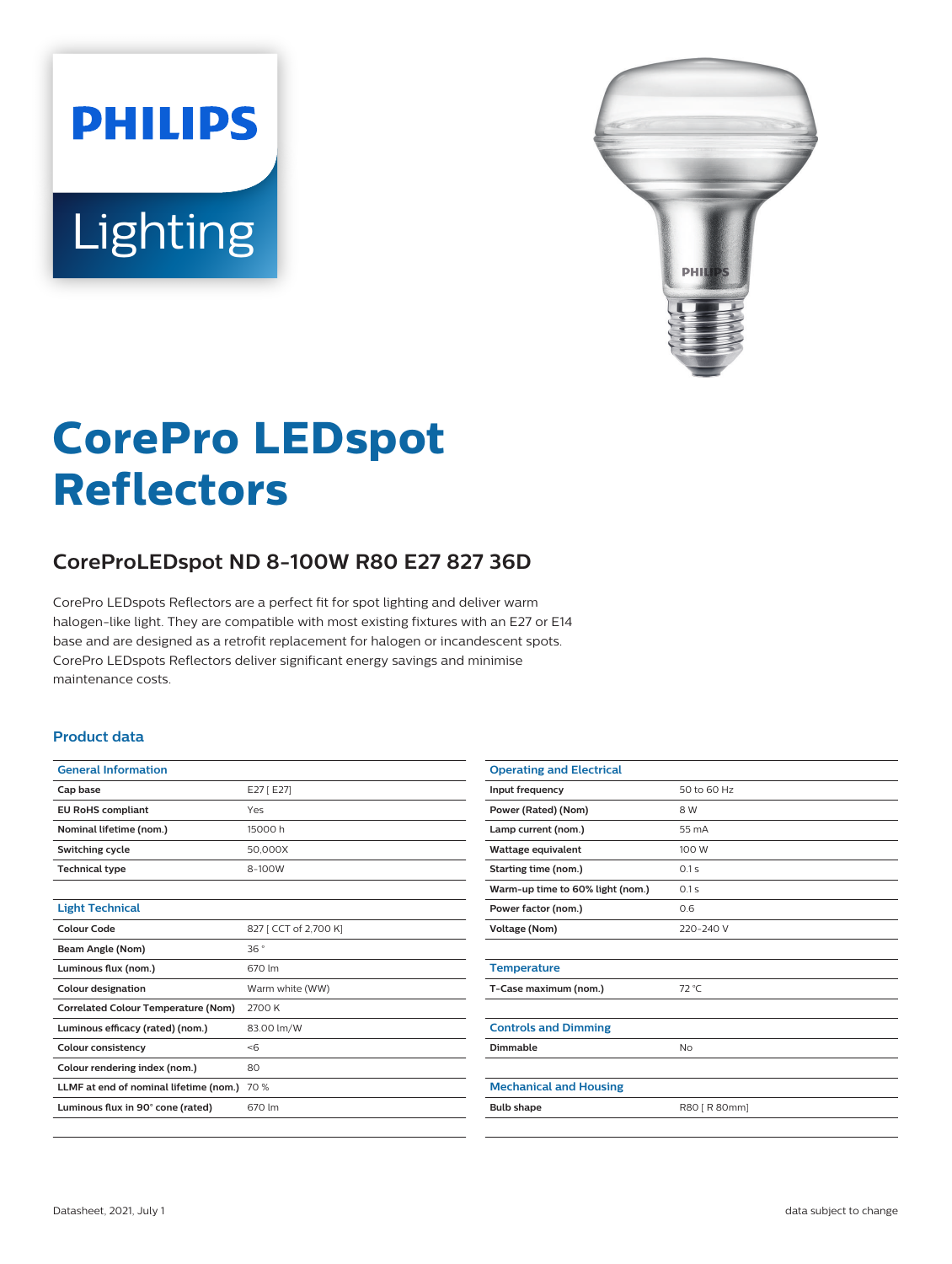# **CorePro LEDspot Reflectors**

| <b>Approval and Application</b>          |                                          |  |
|------------------------------------------|------------------------------------------|--|
| Energy efficiency label (EEL)            | $A+$                                     |  |
| Suitable for accent lighting             | Yes                                      |  |
| Energy consumption kWh/1,000 hours 8 kWh |                                          |  |
|                                          |                                          |  |
| <b>Product Data</b>                      |                                          |  |
| Full product code                        | 871869681185600                          |  |
| Order product name                       | CoreProLEDspot ND 8-100W R80 E27 827 36D |  |

| EAN/UPC - product                 | 8718696811856 |
|-----------------------------------|---------------|
| Order code                        | 81185600      |
| SAP numerator - quantity per pack |               |
| Numerator - packs per outer box   | 6             |
| <b>SAP</b> material               | 929001891602  |
| SAP net weight (piece)            | 0.144 kg      |
|                                   |               |

#### **Dimensional drawing**



| Product                                  |              |
|------------------------------------------|--------------|
| CoreProLEDspot ND 8-100W R80 E27 827 36D | 80 mm 112 mm |

### **Photometric data**



**LEDspot CorePro 8-100W E27 R80 827 36D ND**



**LEDspot CorePro 1.8-30W E14 R39 827 36D ND**

H H

**LEDspot CorePro 8-100W E27 R80 827 36D ND**

100